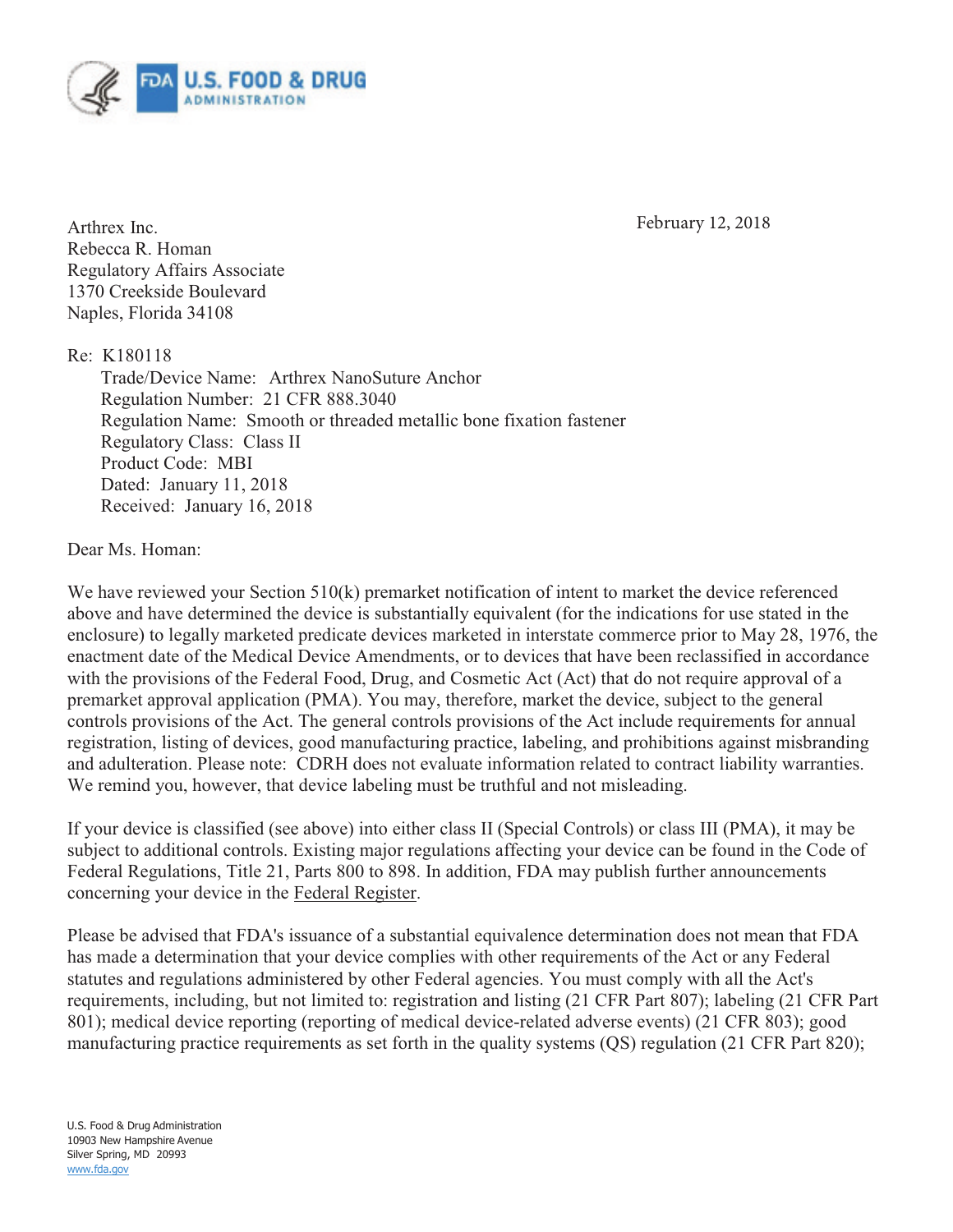and if applicable, the electronic product radiation control provisions (Sections 531-542 of the Act); 21 CFR 1000-1050.

Also, please note the regulation entitled, "Misbranding by reference to premarket notification" (21 CFR Part 807.97). For questions regarding the reporting of adverse events under the MDR regulation (21 CFR Part 803), please go to http://www.fda.gov/MedicalDevices/Safety/ReportaProblem/default.htm for the CDRH's Office of Surveillance and Biometrics/Division of Postmarket Surveillance.

For comprehensive regulatory information about medical devices and radiation-emitting products, including information about labeling regulations, please see Device Advice (https://www.fda.gov/MedicalDevices/DeviceRegulationandGuidance/) and CDRH Learn (http://www.fda.gov/Training/CDRHLearn). Additionally, you may contact the Division of Industry and Consumer Education (DICE) to ask a question about a specific regulatory topic. See the DICE website (http://www.fda.gov/DICE) for more information or contact DICE by email (DICE@fda.hhs.gov) or phone (1-800-638-2041 or 301-796-7100).

Sincerely,

## Katherine D. Kavlock -S

for Mark N. Melkerson **Director** Division of Orthopedic Devices Office of Device Evaluation Center for Devices and Radiological Health

Enclosure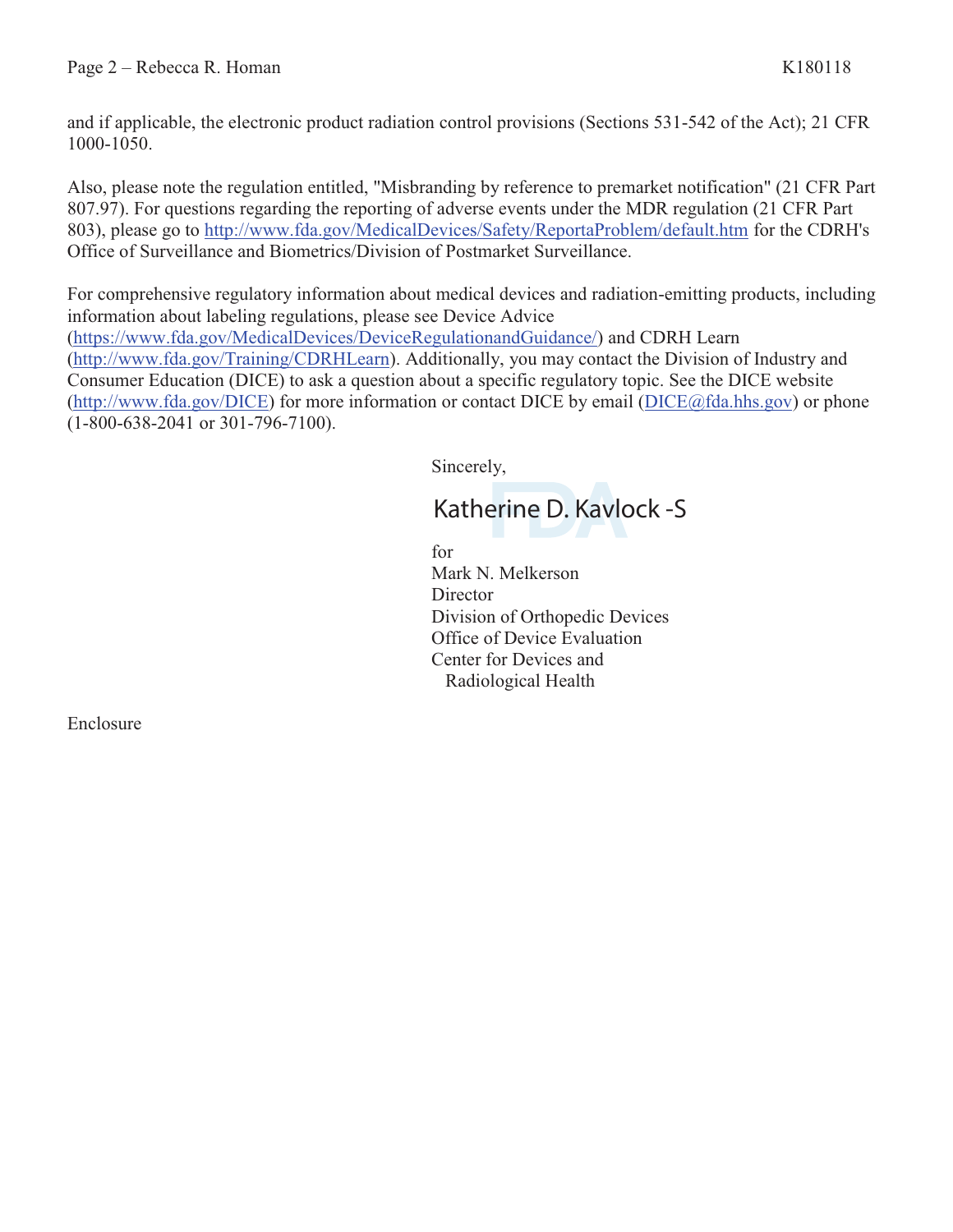## **Indications for Use**

510(k) Number *(if known)*

K180118

Device Name Arthrex NanoSuture Anchor

Indications for Use *(Describe)*

The Arthrex NanoSuture Anchor is intended to be used for suture or tissue fixation in the foot/ankle, knee, hand/wrist, elbow, and shoulder. Specific indications are listed below:

| Elbow:    | Biceps Tendon Reattachment, Ulnar or Radial Collateral Ligament Reconstruction                                                                                                                                                                                                                                               |
|-----------|------------------------------------------------------------------------------------------------------------------------------------------------------------------------------------------------------------------------------------------------------------------------------------------------------------------------------|
| Shoulder: | Rotator Cuff Repair, Bankart Repair, SLAP Lesion Repair, Biceps Tenodesis, Acromio-Clavicular<br>Separation Repair, Deltoid Repair, Capsular Shift or Capsulolabral Reconstruction                                                                                                                                           |
|           | Hand/Wrist: Scapholunate Ligament Reconstruction, Repair/Reconstruction of collateral ligaments, Repair of Flexor<br>and Extensor Tendons at the PIP, DIP and MCP joints for all digits, digital tendon transfers, Carpal<br>Ligament Reconstruction and Carpometacarpal joint arthroplasty (basal thumb joint arthroplasty) |
|           | Foot/Ankle: Lateral Stabilization, Medial Stabilization, Achilles Tendon Repair, Metatarsal Ligament Repair, Hallux<br>Valgus reconstruction, digital tendon transfers, Mid-foot reconstruction                                                                                                                              |
| Knee:     | Medial Collateral Ligament Repair, Lateral Collateral Ligament Repair, Patellar Tendon Repair, Posterior<br>Oblique Ligament Repair, Iliotibial Band Tenodesis                                                                                                                                                               |

| Type of Use (Select one or both, as applicable)          |                                             |  |  |  |
|----------------------------------------------------------|---------------------------------------------|--|--|--|
| $\boxtimes$ Prescription Use (Part 21 CFR 801 Subpart D) | Over-The-Counter Use (21 CFR 801 Subpart C) |  |  |  |

## **CONTINUE ON A SEPARATE PAGE IF NEEDED.**

This section applies only to requirements of the Paperwork Reduction Act of 1995.

## **\*DO NOT SEND YOUR COMPLETED FORM TO THE PRA STAFF EMAIL ADDRESS BELOW.\***

The burden time for this collection of information is estimated to average 79 hours per response, including the time to review instructions, search existing data sources, gather and maintain the data needed and complete and review the collection of information. Send comments regarding this burden estimate or any other aspect of this information collection, including suggestions for reducing this burden, to:

> Department of Health and Human Services Food and Drug Administration Office of Chief Information Officer Paperwork Reduction Act (PRA) Staff *PRAStaff@fda.hhs.gov*

"An agency may not conduct or sponsor, and a person is not required to respond to, a collection of *information unless it displays a currently valid OMB number."*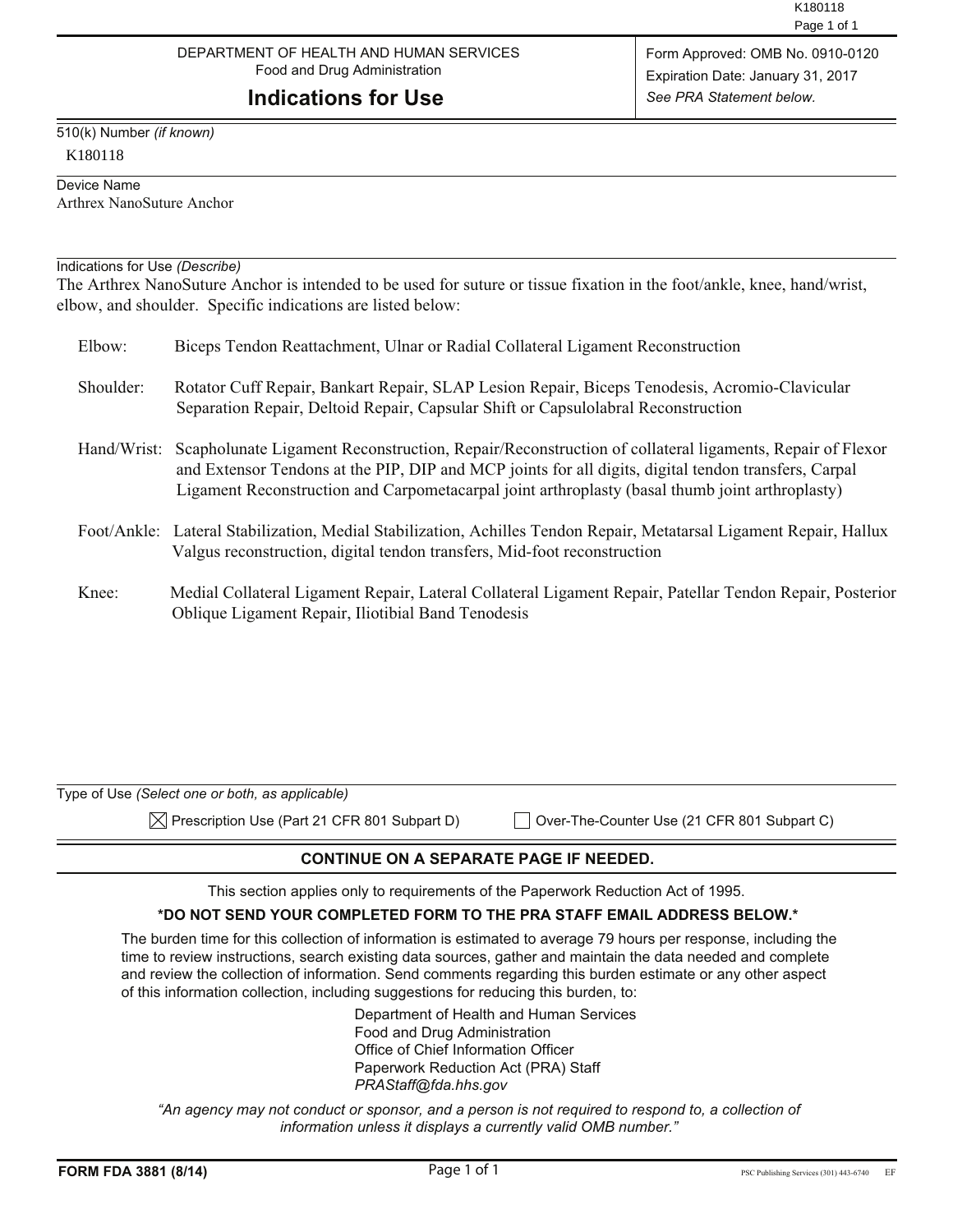| 510(k) Summary or 510(k) Statement |  |  |
|------------------------------------|--|--|
|------------------------------------|--|--|

| <b>Date Prepared</b>                   | February 8, 2018                                                                  |                                                                                                                                                                    |  |  |
|----------------------------------------|-----------------------------------------------------------------------------------|--------------------------------------------------------------------------------------------------------------------------------------------------------------------|--|--|
| <b>Submitter</b>                       | Arthrex Inc.                                                                      |                                                                                                                                                                    |  |  |
|                                        | 1370 Creekside Boulevard                                                          |                                                                                                                                                                    |  |  |
|                                        | Naples, FL 34108-1945                                                             |                                                                                                                                                                    |  |  |
| <b>Contact Person</b>                  | Rebecca R. Homan                                                                  |                                                                                                                                                                    |  |  |
|                                        | <b>Regulatory Affairs Associate</b>                                               |                                                                                                                                                                    |  |  |
|                                        | 1-239-643-5553, ext. 73429                                                        |                                                                                                                                                                    |  |  |
|                                        | rebecca.homan@arthrex.com                                                         |                                                                                                                                                                    |  |  |
| <b>Name of Device</b>                  | Arthrex NanoSuture Anchor                                                         |                                                                                                                                                                    |  |  |
| <b>Common Name</b>                     | Screw, fixation, bone                                                             |                                                                                                                                                                    |  |  |
| <b>Product Code</b>                    | MBI                                                                               |                                                                                                                                                                    |  |  |
| <b>Classification Name</b>             |                                                                                   | 21 CFR 888.3040: Fastener, Fixation, Nondegradable, Soft Tissue                                                                                                    |  |  |
| <b>Regulatory Class</b>                | Ш                                                                                 |                                                                                                                                                                    |  |  |
| <b>Predicate Device</b>                |                                                                                   | K112237: Arthrex MicroSuture Anchors                                                                                                                               |  |  |
| <b>Purpose of</b><br><b>Submission</b> | This Special 510(k) premarket notification is submitted to obtain clearance for a |                                                                                                                                                                    |  |  |
| <b>Device Description</b>              |                                                                                   | line extension to the Arthrex MicroSuture Anchors family cleared under K112237.<br>The Arthrex NanoSuture Anchor is a fully threaded suture anchor pre-loaded with |  |  |
|                                        |                                                                                   | Arthrex suture on a disposable inserter. The anchor is manufactured from                                                                                           |  |  |
|                                        |                                                                                   | titanium and measures 1.7 mm in diameter and 5 mm in length.                                                                                                       |  |  |
| <b>Indications for Use</b>             |                                                                                   | The Arthrex NanoSuture Anchor is intended to be used for suture or tissue                                                                                          |  |  |
|                                        |                                                                                   | fixation in the foot/ankle, knee, hand/wrist, elbow, and shoulder. Specific                                                                                        |  |  |
|                                        | indications are listed below:                                                     |                                                                                                                                                                    |  |  |
|                                        |                                                                                   |                                                                                                                                                                    |  |  |
|                                        | Elbow:                                                                            | Biceps Tendon Reattachment, Ulnar or Radial Collateral                                                                                                             |  |  |
|                                        |                                                                                   | <b>Ligament Reconstruction</b>                                                                                                                                     |  |  |
|                                        |                                                                                   |                                                                                                                                                                    |  |  |
|                                        | Shoulder:                                                                         | Rotator Cuff Repair, Bankart Repair, SLAP Lesion Repair, Biceps                                                                                                    |  |  |
|                                        |                                                                                   | Tenodesis, Acromio-Clavicular Separation Repair, Deltoid Repair,                                                                                                   |  |  |
|                                        |                                                                                   | Capsular Shift or Capsulolabral Reconstruction                                                                                                                     |  |  |
|                                        | Hand/Wrist:                                                                       | Scapholunate Ligament Reconstruction, Repair/Reconstruction                                                                                                        |  |  |
|                                        |                                                                                   | of collateral ligaments, Repair of Flexor and Extensor Tendons at                                                                                                  |  |  |
|                                        |                                                                                   | the PIP, DIP and MCP joints for all digits, digital tendon                                                                                                         |  |  |
|                                        |                                                                                   | transfers, Carpal Ligament Reconstruction and Carpometacarpal                                                                                                      |  |  |
|                                        |                                                                                   | joint arthroplasty (basal thumb joint arthroplasty)                                                                                                                |  |  |
|                                        |                                                                                   |                                                                                                                                                                    |  |  |
|                                        | Foot/Ankle:                                                                       | Lateral Stabilization, Medial Stabilization, Achilles Tendon                                                                                                       |  |  |
|                                        |                                                                                   | Repair, Metatarsal Ligament Repair, Hallux Valgus                                                                                                                  |  |  |
|                                        |                                                                                   | reconstruction, digital tendon transfers, Mid-foot reconstruction                                                                                                  |  |  |
|                                        |                                                                                   |                                                                                                                                                                    |  |  |
|                                        | Knee:                                                                             | Medial Collateral Ligament Repair, Lateral Collateral Ligament<br>Repair, Patellar Tendon Repair, Posterior Oblique Ligament                                       |  |  |
|                                        |                                                                                   | Repair, Iliotibial Band Tenodesis                                                                                                                                  |  |  |
| <b>Performance Data</b>                |                                                                                   | Pullout testing was conducted to demonstrate that the proposed Arthrex                                                                                             |  |  |
|                                        |                                                                                   | NanoSuture Anchor perform statistically equivalent to the predicate.                                                                                               |  |  |
|                                        |                                                                                   |                                                                                                                                                                    |  |  |
|                                        |                                                                                   | Bacterial endotoxin per EP 2.6.14/USP <85> was conducted to demonstrate that                                                                                       |  |  |
|                                        |                                                                                   | the device meets pyrogen limit specifications.                                                                                                                     |  |  |
| <b>Conclusion</b>                      | The Arthrex NanoSuture Anchor is substantially equivalent to the predicate        |                                                                                                                                                                    |  |  |
|                                        |                                                                                   | device in which the basic design features and intended uses are the same. Any                                                                                      |  |  |